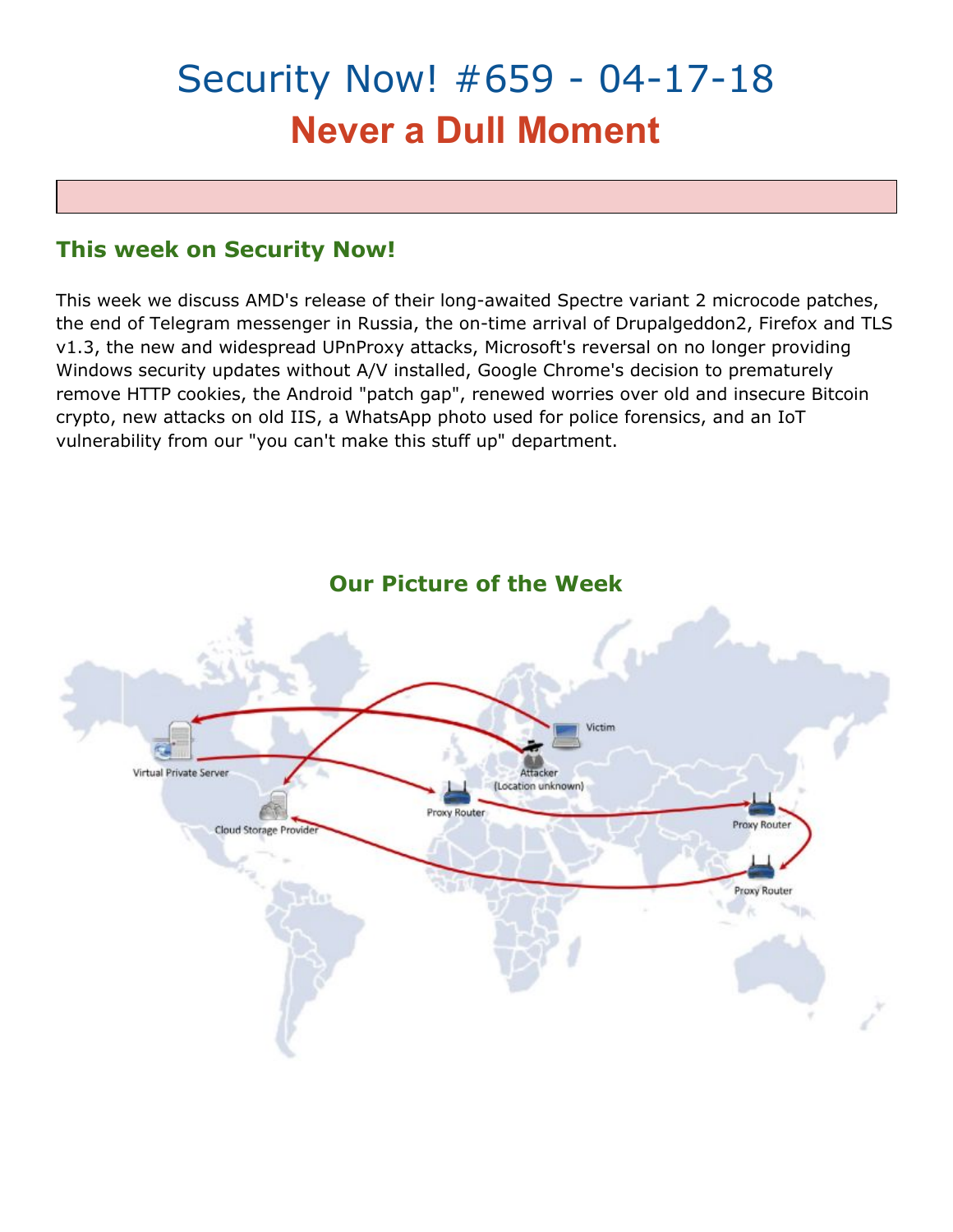# **Security News**

## **The IRS's e-Filing system is... overtaxed!**

The site's error message states that the system is down for what its error message states is a "planned outage". If that's the case, it's about the worst timing imaginable since today is the US tax filing deadline!

## **AMD releases Spectre fixes for chips since 2011**

<https://www.amd.com/en/corporate/security-updates#paragraph-290416>

<AMD April 10th> "Operating System Updates for GPZ Variant 2/Spectre" Microsoft is releasing an operating system update containing Variant 2 (Spectre) mitigations for AMD users running Windows 10 (version 1709) today. Support for these mitigations for AMD processors in Windows Server 2016 is expected to be available following final validation and testing.

In addition, microcode updates with our recommended mitigations addressing Variant 2 (Spectre) have been released to our customers and ecosystem partners for AMD processors dating back to the first "Bulldozer" core products introduced in 2011.

AMD customers will be able to install the microcode by downloading BIOS updates provided by PC and server manufacturers and motherboard providers. Please check with your provider for the latest updates.

[https://developer.amd.com/wp-content/resources/Architecture\\_Guidelines\\_Update\\_Indirect\\_Bra](https://developer.amd.com/wp-content/resources/Architecture_Guidelines_Update_Indirect_Branch_Control.pdf) nch Control.pdf

# <AMD> AMD64 TECHNOLOGY INDIRECT BRANCH CONTROL EXTENSION

This document describes an indirect branch control feature designed to mitigate indirect branch target injectionon AMD products. There are three defined mechanisms: Indirect Branch Prediction Barrier (IBPB), Indirect Branch Restricted Speculation (IBRS), and Single Thread Indirect Branch Prediction mode (STIBP).

PRESENCE: The presence of the three features are indicated through three CPUID bits. AMD does enumerate these features differently than other x86 vendors.

IBPB support is indicated by CPUID Function 8000\_0008, EBX[12]=1.

IBRS support is indicated by CPUID Function 8000\_0008, EBX[14]=1. STIBP support is indicated by CPUID Function 8000\_0008, EBX[15]=1.

Support for IBPB implies that MSR 0x49 exists in the architecture. Support for IBRS or STIBP implies MSR 0x48 exists. Here is a simple representation in table form:

REMEMBER: The company is still preparing patches for the RyzenFall, MasterKey, Fallout, and Chimera vulnerabilities that came to light last month, considered less dangerous and easier to fix than the Meltdown and Spectre flaws.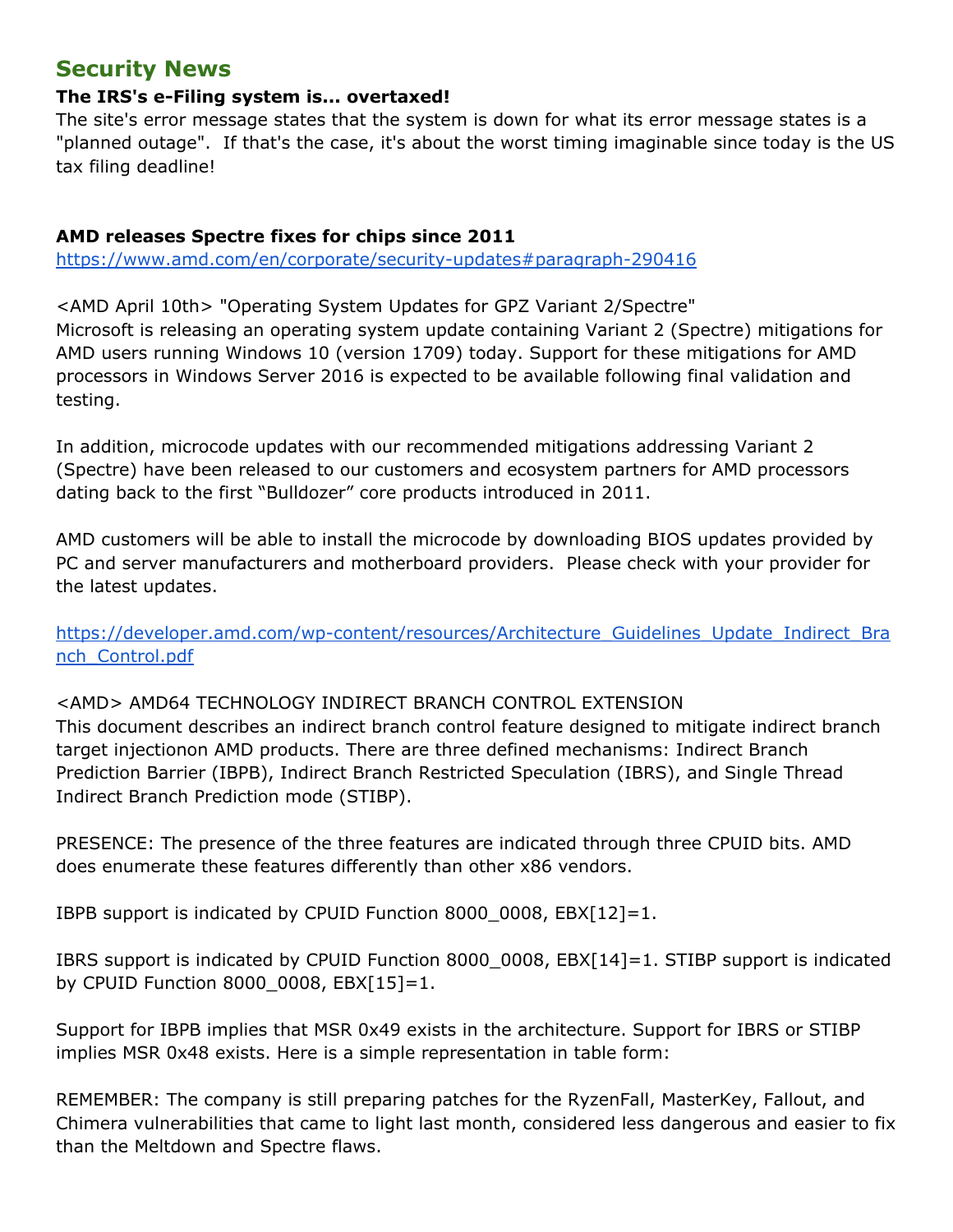#### **From the blunt knife department: Russia's Telegram blockage creates a huge mess**

In a futile effort to make its server more difficult to block, Telegram moved a bunch of its IPv4 space IP addresses into net blocks used by Amazon's and Google's cloud platforms.

So what did Russia do? Yesterday, Russia began blocking 15.8 MILLION IPs on those Amazon and Google cloud platforms. Specifically:

52.58.0.0/15 18.196.0.0/15 18.194.0.0/15 35.156.0.0/14

Additionally, Russia's telecommunications regulator asked Apple and Google to pull Telegram from their app stores, requested that popular sideloading site "APK Mirror" cease serving Telegram (which would be the first alternative for Android users, should Google comply and pull Telegram from the Play Store), and even urged VPN providers to prevent Telegram messages from getting through.

The New York Times, in their reporting noted that the ban on Teegram will put the Kremlin in a slightly awkward position because many inside the government, including those in President Vladimir Putin's press office, use Telegram. Russia's Foreign Ministry has announced its intention to move to the Viber messaging app. Viber also states that everything is encrypted... but presumably not so much.

#### **The Drupalgeddon2 arrives right on schedule**

[https://www.bleepingcomputer.com/news/security/exploitation-of-drupalgeddon2-flaw-starts-aft](https://www.bleepingcomputer.com/news/security/exploitation-of-drupalgeddon2-flaw-starts-after-publication-of-poc-code/) [er-publication-of-poc-code/](https://www.bleepingcomputer.com/news/security/exploitation-of-drupalgeddon2-flaw-starts-after-publication-of-poc-code/) <https://thehackernews.com/2018/04/drupal-rce-exploit-code.html>

<https://research.checkpoint.com/uncovering-drupalgeddon-2/> Uncovering Drupalgeddon 2 (Last Thursday) April 12, 2018

Two weeks ago, a highly critical (25/25 NIST rank) vulnerability, nicknamed Drupalgeddon 2 (SA-CORE-2018-002 / CVE-2018-7600), was disclosed by the Drupal security team. This vulnerability allowed an unauthenticated attacker to perform remote code execution on default or common Drupal installations.

Until now details of the vulnerability were not available to the public, however, Check Point Research can now expand upon this vulnerability and reveal exactly how it works.

In brief, Drupal had insufficient input sanitation on Form API (FAPI) AJAX requests. As a result, this enabled an attacker to potentially inject a malicious payload into the internal form structure. This would have caused Drupal to execute it without user authentication. By exploiting this vulnerability an attacker would have been able to carry out a full site takeover of any Drupal customer.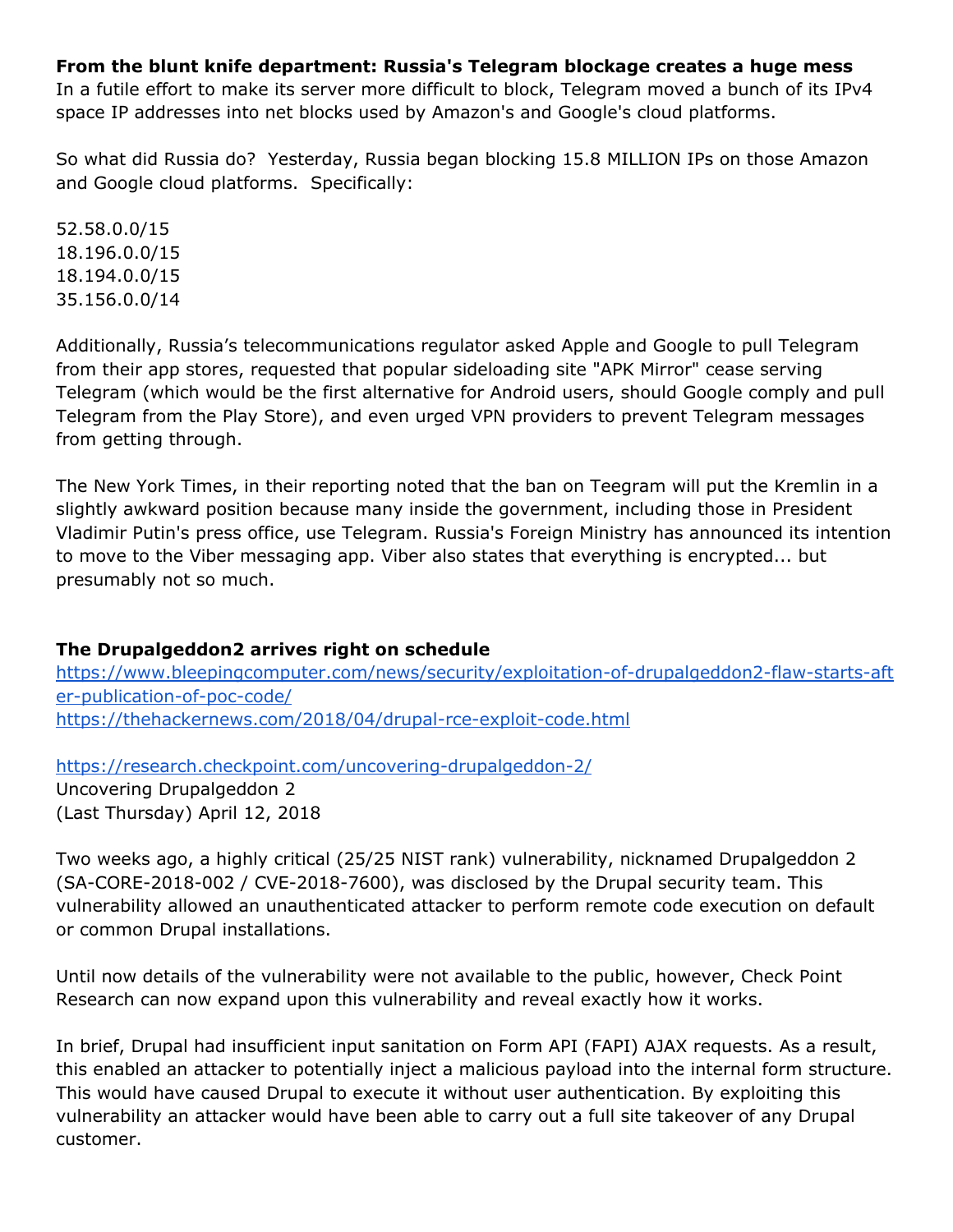The vulnerability existed on all Drupal versions from 6 to 8, though has since been patched to those who manually update their site. In this document we will showcase real life attack scenarios around an out-of-the-box installation of Drupal's flagship product, Drupal 8.

Sample PoC exploit code: <https://github.com/dreadlocked/Drupalgeddon2>

Last Friday the 13th... Description

This Public Service Announcement is a follow-up to SA-CORE-2018-002 - Drupal core - RCE. This is not an announcement of a new vulnerability. If you have not updated your site as described in SA-CORE-2018-002 you should assume your site has been targeted and follow directions for remediation as described below.

The security team is now aware of automated attacks attempting to compromise Drupal 7 and 8 websites using the vulnerability reported in SA-CORE-2018-002. Due to this, the security team is increasing the security risk score of that issue to 24/25

Sites not patched by Wednesday, 2018-04-11 may be compromised. This is the date when evidence emerged of automated attack attempts. It is possible targeted attacks occurred before that.

Simply updating Drupal will not remove backdoors or fix compromised sites.

If you find that your site is already patched, but you didn't do it, that can be a symptom that the site was compromised. Some attacks in the past have applied the patch as a way to guarantee that only that attacker is in control of the site.

# **Firefox begins bringing up support for TLS v1.3 - Joins Chrome.**

FF v59.0.2 Goto [https://ssllabs.com](https://ssllabs.com/) -- Select "Test your browser" You'll likely see that your browser supports TLS v1.2 max. Goto "about:config" -- security.tls.version.max It's likely set to '3' ... set it to '4' / No need to restart anything Go back to the ssllabs.com tab and refresh the report. Now you have TLS v1.3.

# **"UPnProxy" targeting SOHO routers**

[https://www.akamai.com/us/en/multimedia/documents/white-paper/upnproxy-blackhat-proxies](https://www.akamai.com/us/en/multimedia/documents/white-paper/upnproxy-blackhat-proxies-via-nat-injections-white-paper.pdf)[via-nat-injections-white-paper.pdf](https://www.akamai.com/us/en/multimedia/documents/white-paper/upnproxy-blackhat-proxies-via-nat-injections-white-paper.pdf)

#### WAN-exposed UPnP is  $=$ =insane==

Akamai has detected more than 4.8 million routers that expose various UPnP services via the WAN interface. Of these, Akamai experts say they've identified active NAT injections on over 65,000 of these devices, meaning these routers have already been compromised and are actively being used to reroute traffic without the device owner's consent or knowledge.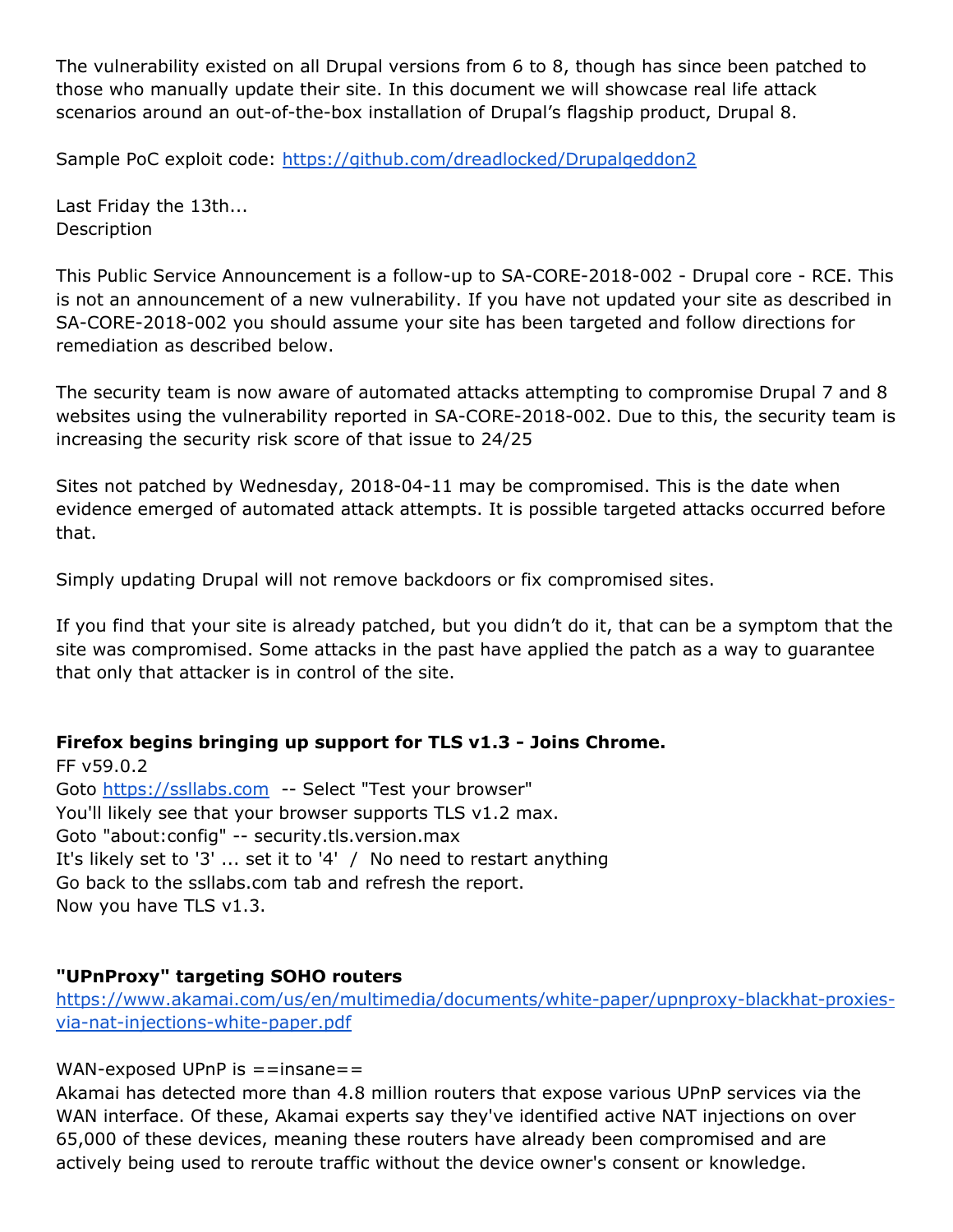It takes about five seconds at GRC: Main Menu: Services / ShieldsUP! / "GRC's Instant UPnP Exposure Test" 53,922 open UPnP ports found -- should be =ZERO= Security Now! Episode #389

Bad guys are using SOHO routers to bounce their traffic round the world just like in the fictional movies... but it's no longer fiction and it's no longer difficult.

In other bad router news, due to the growing population of Android mobile devices, routers are also being hacked to redirect DNS to fraudulent sites for the installation of malware with high permission levels.

## **Microsoft is now ignoring their own Windows update blocking registry key.**

Recall that part of January's updates for Meltdown and Spectre was the decision to block all future updates until a special "updates permitted" registry key was present. [...]

This was a HUGE mess and, in retrospect probably a mistake. Everyone was confused.

And users who elect not to use A/V -- even Microsoft's -- were suddenly without critical security updates.

LAST month's security updates WERE allowed to proceed for Windows 10.

And THIS month's security updates were allowed for Windows 7 and 8.1.

[https://support.microsoft.com/en-us/help/4072699/windows-security-updates-and-antivirus-soft](https://support.microsoft.com/en-us/help/4072699/windows-security-updates-and-antivirus-software) [ware](https://support.microsoft.com/en-us/help/4072699/windows-security-updates-and-antivirus-software)

Windows Update and WSUS will offer this update to applicable Windows client and server operating systems regardless of the existence or value of the "HKLM\SOFTWARE\Microsoft\Windows\CurrentVersion\QualityCompat\cadca5fe-87d3-4b96-b7fb -a231484277cc" registry setting. This change has been made to protect user data.

# **Google's Chrome 70 to deliberately expire HTTP (non-secure) cookies faster.**

As of late October 2018 with the release of Chrome v70, Google's Chrome browser will begin deliberately ignoring the expiration of non-secured cookies delivered over HTTP and will cap their expiration to one year

And the longer term plan is to reduce HTTP cookie life to a few days.

This is another clever way of forcing the deprecation of HTTP, though I have somewhat annoyed/mixed feelings, as this is a deliberate violation of the HTTP standard.

At the same time, "Firesheep" showed us that you cannot have secure sessions when session cookies are transiting in the clear.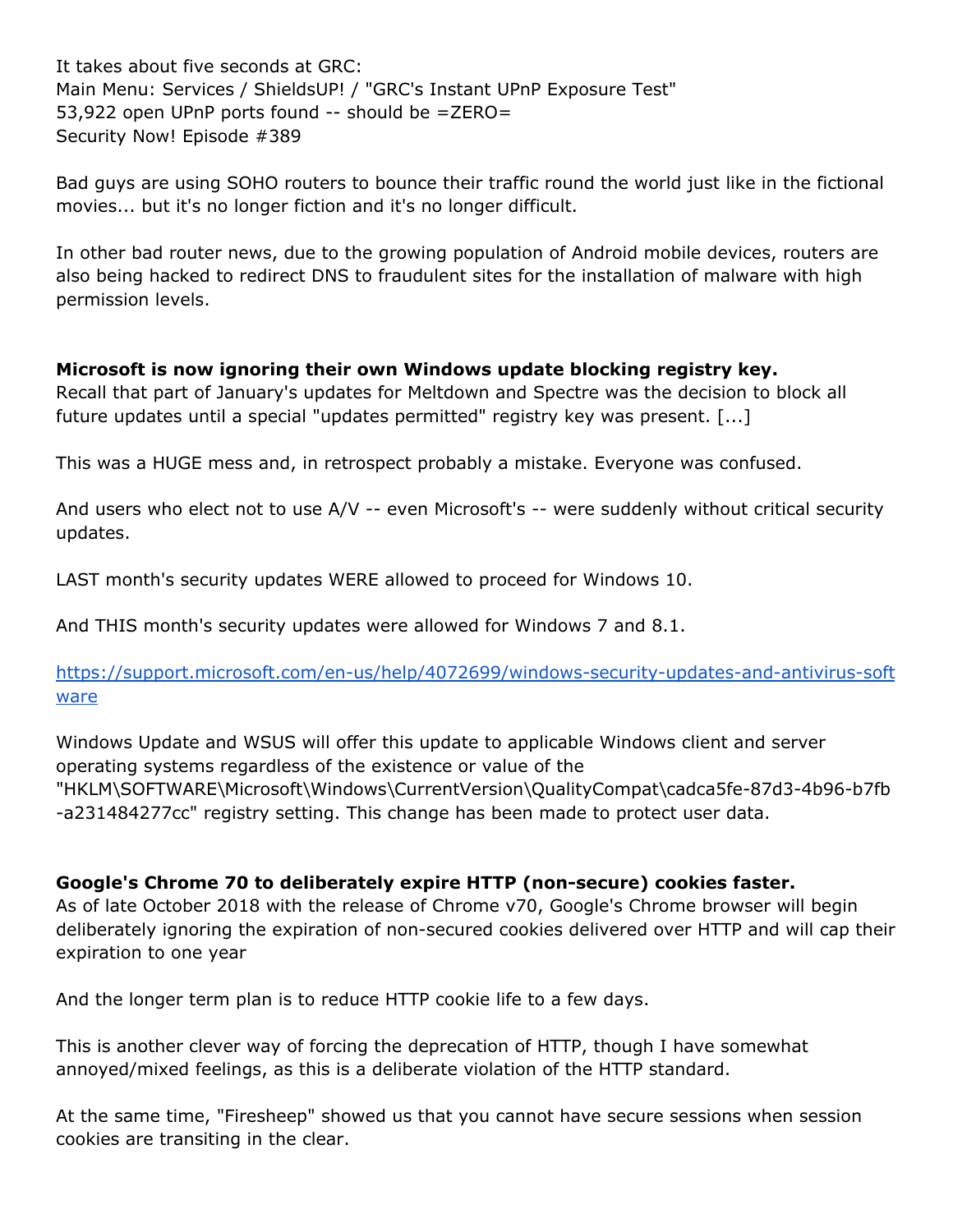## **The "Android Patch Gap"**

#### [https://srlabs.de/bites/android\\_patch\\_gap/](https://srlabs.de/bites/android_patch_gap/)

A German security firm "Security Research Labs" (SRL) revealed that some major Android mobile device OEMs are misrepresenting the completeness of patches for their devices.

The screen may show a "Security Patch Level: <<date>>" while not containing a handful or more of critical security patches.

in an interview with Wired Magazine, the researchers said: "Sometimes these guys just change the date without installing any patches. Probably for marketing reasons, they just set the patch level to almost an arbitrary date, whatever looks best."

#### Why?

SRL researchers investigated smartphones that had supposedly received and installed the latest Android updates and released the following breakdown of their findings:

- 0-1 missed patches—Google, Sony, Samsung, Wiko Mobile
- 1-3 missed patches—Xiaomi, OnePlus, Nokia
- 3-4 missed patches—HTC, Huawei, LG, Motorola
- 4+ missed patches—TCL, ZTE

Specifically, the above result focused on security patches for Critical and High severity vulnerabilities that were released in 2017.

There IS some good news on the horizon that we have discussed previously: Google's project "Treble". Treble introduces a re-architecture of Android to dis-entangle the OEM customizations from the OS code, making updates far less involved for OEMs... and thus much more likely to occur.

Essentially... everyone wants everything to be patched, but OEMs -- who really just want to sell and forget electronics to consumers -- have been complaining about how much of their resources are being tied up by this continuing patch activity. So Google is responding to make it much less troublesome.

#### **Back when JavaScript's "SecureRandom()" was neither secure nor random**

We have known for about five years that the orginal "SecureRandom()" function provided by JavaScript, despite providing plenty of bits, actually only contained about 48 bits of true entropy.

JavaScript browser-based Bitcoin wallets, and some Wallet apps that also used the early JavaScript libraries, relied upon that low-entropy function to generate both the Bitcoin address =and= the user's private key.

And that, in turn, makes those Bitcoin addresses much (much!) easier to crack using today's much faster technologies.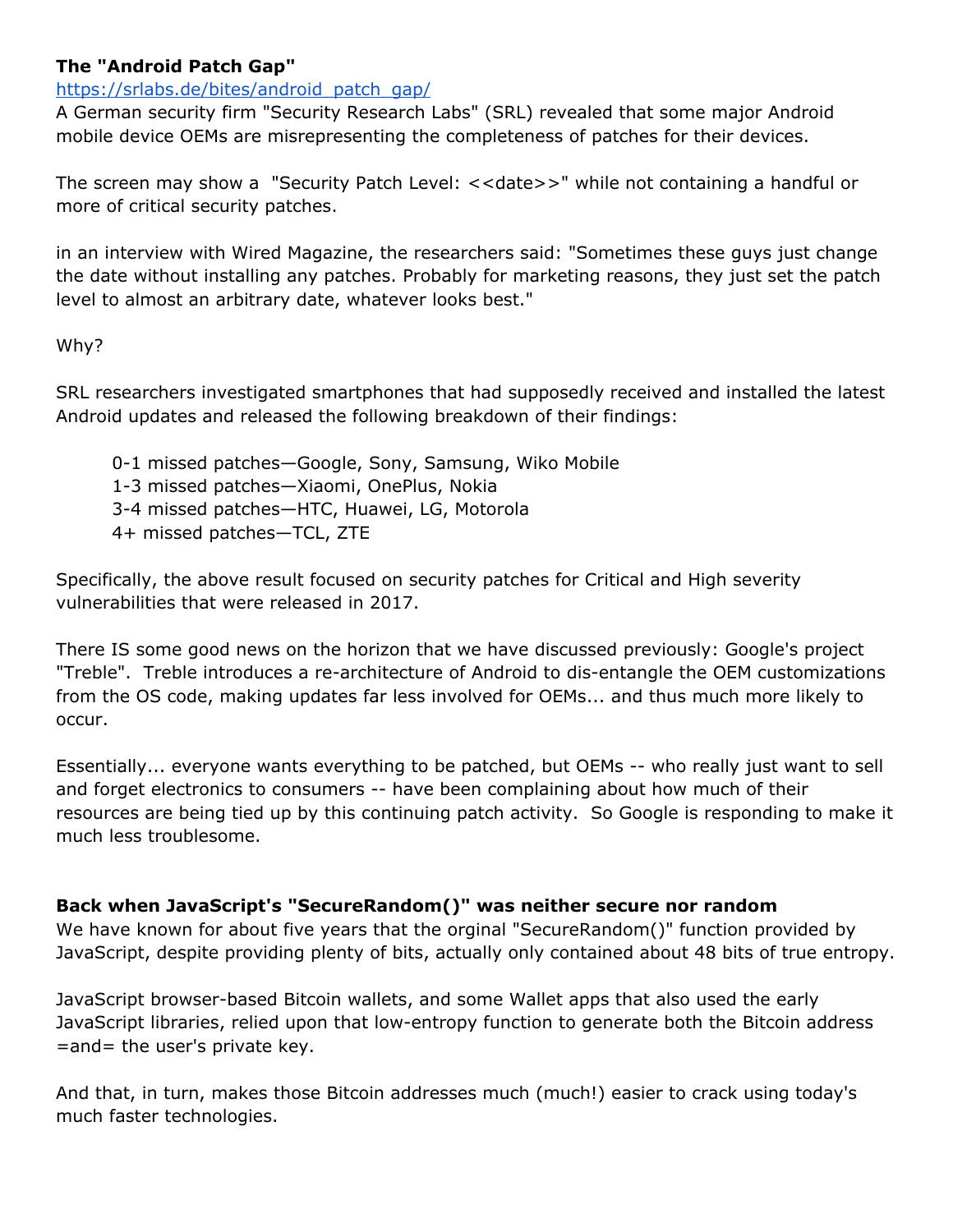So we have the trifecta of:

- (1) An inherently low entropy private key.
- (2) The increase in brute-forcing processing power, and
- (3) The significant increase in Bitcoin valuation.

In other words: Means, Motive, and Opportunity.

People holding sufficiently large balances who may have obtained their Bitcoin crypto data from a low entropy source are advised to move their funds to a newly minted Bitcoin address.

## **An old IIS 6.0 (WinXP / Server 2003) WebDAV flaw gets new life**

[https://www.bleepingcomputer.com/news/security/windows-servers-targeted-for-cryptocurrency](https://www.bleepingcomputer.com/news/security/windows-servers-targeted-for-cryptocurrency-mining-via-iis-flaw/) [-mining-via-iis-flaw/](https://www.bleepingcomputer.com/news/security/windows-servers-targeted-for-cryptocurrency-mining-via-iis-flaw/)

Malicious cryptocurrency miners are searching around for any still-exploitable places they can install and run their mining software.

These devices MUST be connected to the Internet and they will optimally be as fast as possible. This places public Internet servers among the ideal targets.

So now another old and long-since-patched bug in Microsoft's IIS v6 -- in the WebDAV service. Just over a year ago a pair of Chinese researchers discovered that an attacker can craft and send a malicious PROPFIND request to an IIS v6 server with WebDAV enabled, that contains an oversized IF header. When the IIS WebDAV controller reads this request, a buffer overflow occurs, allowing attackers to deliver and execute code on the targeted server.

Due to the server's age -- this was the server 2003 which was released with WinXP -- though it still accounts for 11.3% of all IIS server installations -- the code is well past end-of-life and will no longer be updated.

According to Shodan, there are a little over 600,000 publicly accessible IIS 6.0 servers on the Internet, most of them likely running on Windows Server 2003. Fortunately, however, most of them will not have WebDAV, though it will be enabled for any SharePointd Portal servers... so there are still plenty.

Consequently, the "Electroneum" cryptocurrency is being actively mined through an "Internet scale" campaign to find and commandeer any still-available servers.

If you have IIS v6, turn off WebDAV if you can. If you cannot, a free non-Microsoft page IS available:

<https://blog.0patch.com/2017/03/0patching-immortal-cve-2017-7269.html>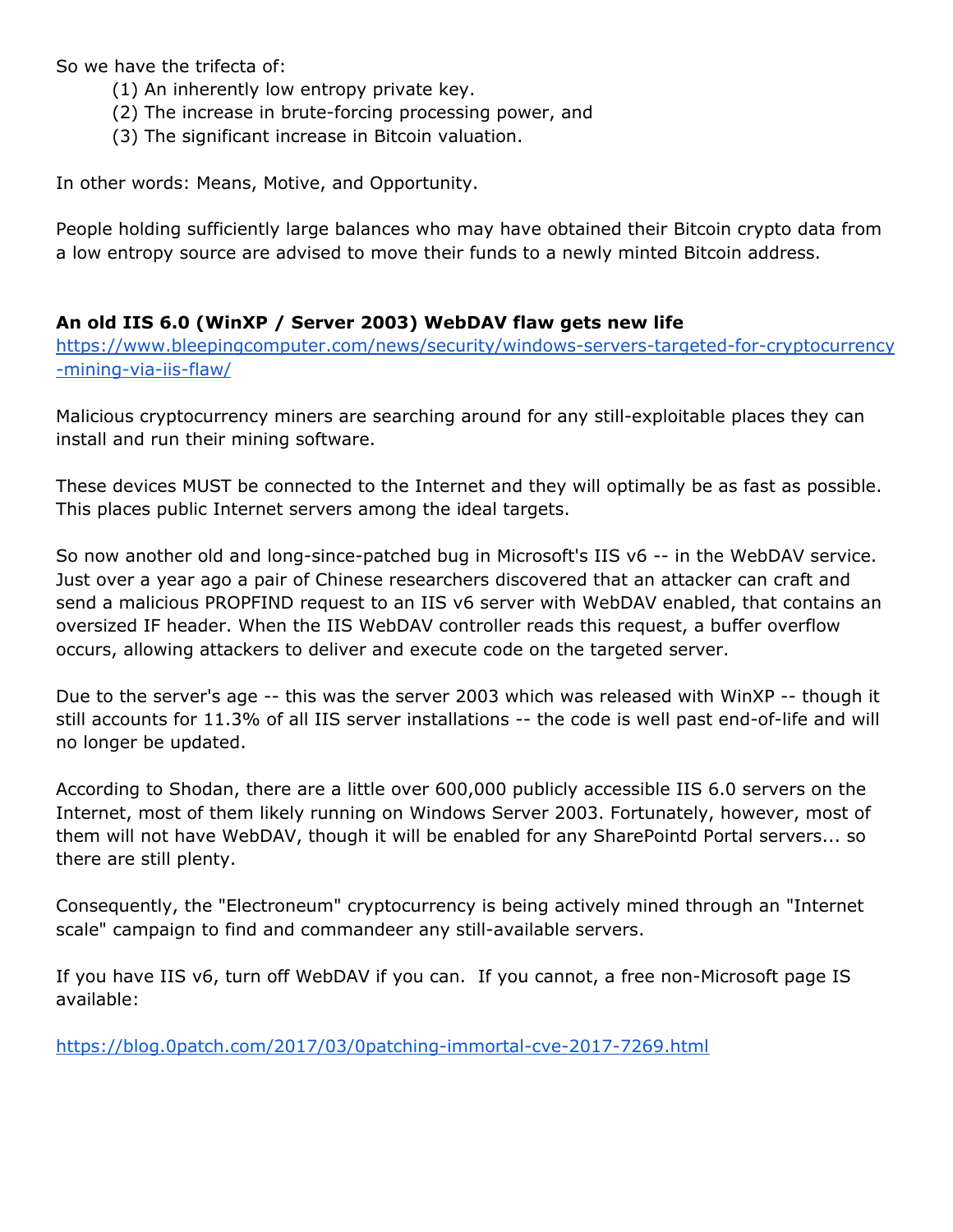### **WhatsApp photos of a hand was used as a new source of crime forensics**

[https://www.bleepingcomputer.com/news/government/eleven-drug-convictions-after-extracting](https://www.bleepingcomputer.com/news/government/eleven-drug-convictions-after-extracting-fingerprint-from-whatsapp-photo/)[fingerprint-from-whatsapp-photo/](https://www.bleepingcomputer.com/news/government/eleven-drug-convictions-after-extracting-fingerprint-from-whatsapp-photo/) <http://www.bbc.com/news/uk-wales-43711477>

#### From the BBC:

There were just parts of the middle and bottom of a finger visible. As we all know, police records only keep the top part. This meant the image could not be directly matched on national databases. However, other evidence collected meant officers already had a very good idea who was behind the drug selling operation. So they were able to use photographic evidence from the photo, which would normally have been insufficient and ignored, to positively confirm their suspicion and obtain a chain of eleven related convictions.

South Wales Police Dave Thomas said: "While the scale and quality of the photograph proved a challenge, the small bits were enough to prove he was the dealer."

I was reminded of TOR where as we have noted before, it is FAR more practical to =confirm= a suspicion of whose traffic is moving into and out of the network than it is to identify a connection from among all possible endpoints.

# **From our "You cannot make this up" department**

#### <https://thehackernews.com/2018/04/iot-hacking-thermometer.html>

An unnamed casino, located in North America, had 10 gigabytes of its internal network data, including all of the casino's "High Roller" database, exfiltrated to a location in Finland...

... through a newly installed Internet-connected aquarium thermometer.

Nicole Eagan, the CEO of cybersecurity company Darktrace, told attendees at an event in London last Thursday how cybercriminals hacked an unnamed casino through its Internet-connected thermometer installed into an aquarium in the lobby of the casino. According to Eagan, the hackers exploited a vulnerability in the thermostat to gain a foothold into the network. Once there, they accessed the high-roller database of gamblers and "then pulled it back across the network, out the thermostat, and up to the cloud."

This is a perfect and classic demonstration of the CRUCIAL need for network isolation and segmentation. We are beginning to see WFi routers with multiple isolated guest networks... and this is precisely what is needed.

# **Miscellany**

Lost In Space / 2018